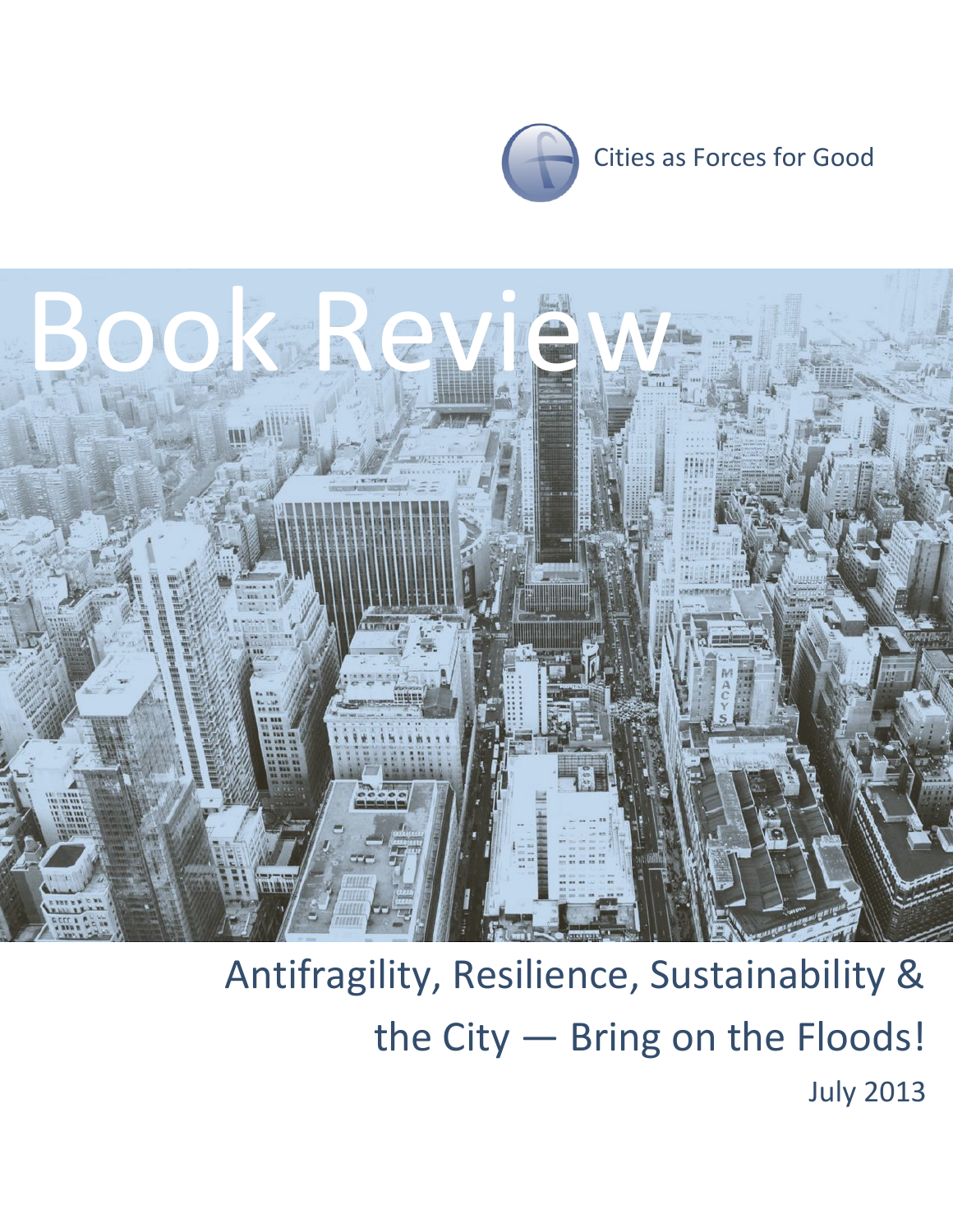

**Copyright** Cities as Forces for Good Network (CFG) July 2013 www.cfgnet.org

#### **Author**

**M Bruce Beck -** Professor and Eminent Scholar at the University of Georgia, Director and Founder of the International Network on Cities as Forces for Good (CFG) in the Environment, and Chair, Management Board, Sustainability Group, International Water Association (IWA).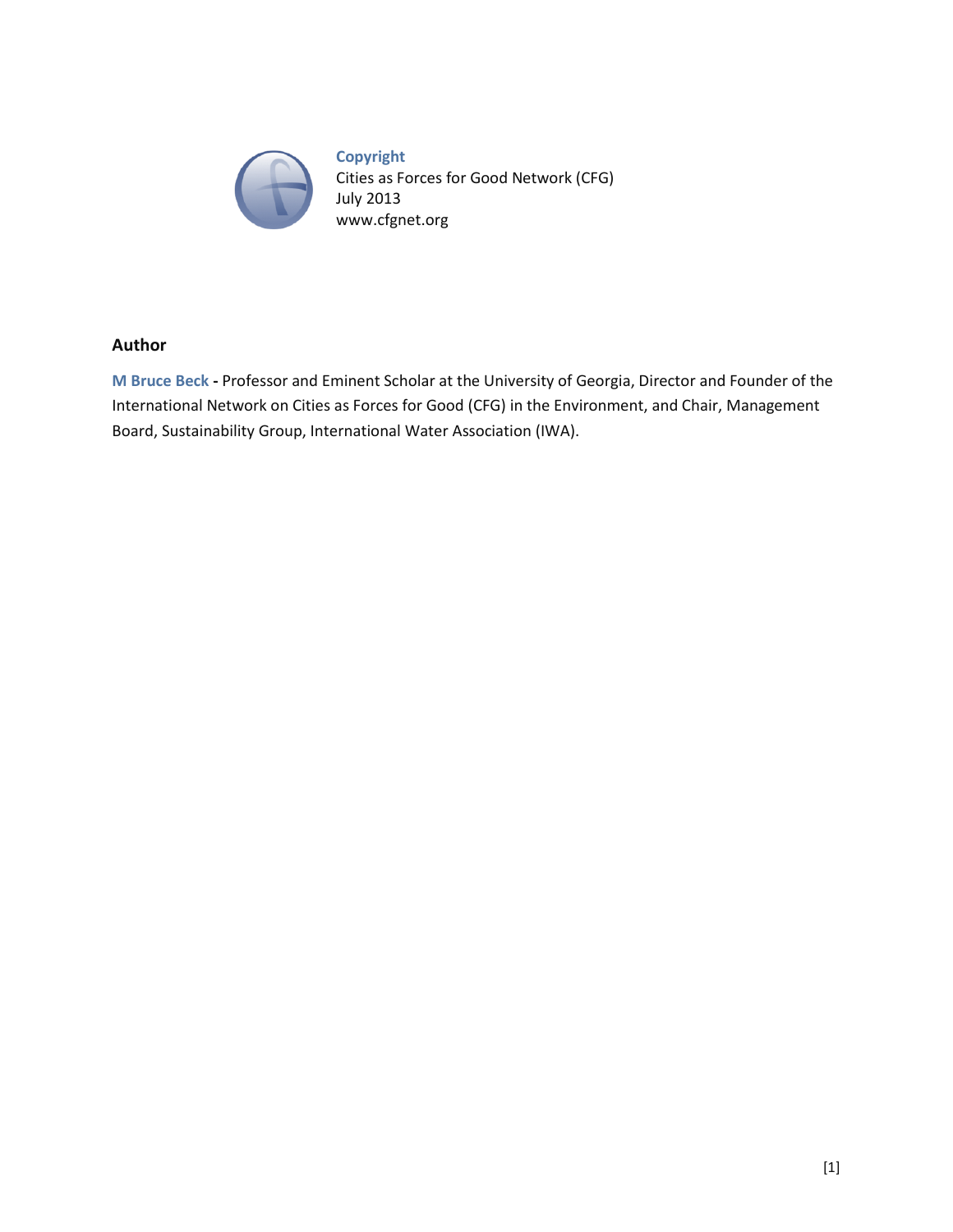# **ANTIFRAGILITY, RESILIENCE, SUSTAINABILITY &**

### THE  $CITY - BRING ON THE FLOODS!$

#### **A Review of the Book 'Antifragile: Things That Gain from Disorder' by Nassim Nicholas Taleb Random House (November 27, 2012)**

At the close of 2011, sustainability and environmental advisor Tony Juniper asked "[Will 2012 be](http://www.guardian.co.uk/sustainable-business/resiliance-sustainable-development)  [the year of the R word?](http://www.guardian.co.uk/sustainable-business/resiliance-sustainable-development)". He meant R for Resilience. It may have been so. I for one had a conversation in 2012 in which I was told that R was (somehow) easier to define than the S word (for Sustainability), hence its purported advantage. Whatever the case, now we have the A word to assimilate: Antifragility (Taleb, 2012). To my mind, Antifragility essentially reinforces what I have long greatly valued about Holling's notion of *ecological* Resilience, but in ways that may make the A and R words more than just the sum of their respective parts.

#### BET ON A BIG FAILURE

Assimilating the A word, reconciling it with my understanding of ecological resilience, and making the outcome relevant to Cities as Forces for Good (CFG) in the Environment, became altogether rather too much in the end. Too much to express concisely, that is.

Had I not been drawn into attempting all that, I would have simply and incompletely (naïvely perhaps) taken home but these two messages from Taleb's book, *Antifragile. Things That Gain from Disorder*:

first, an elucidation of the differences among the behaviors of fragile, robust, and antifragile systems; and

second, given such — hence the rudiments of a nose for spotting and characterizing fragile systems (especially large ones) — betting gainfully on their eventual collapse.

This latter is skewed. Re-balancing it has taken much of my time in composing this review. It was surely time *not* wasted.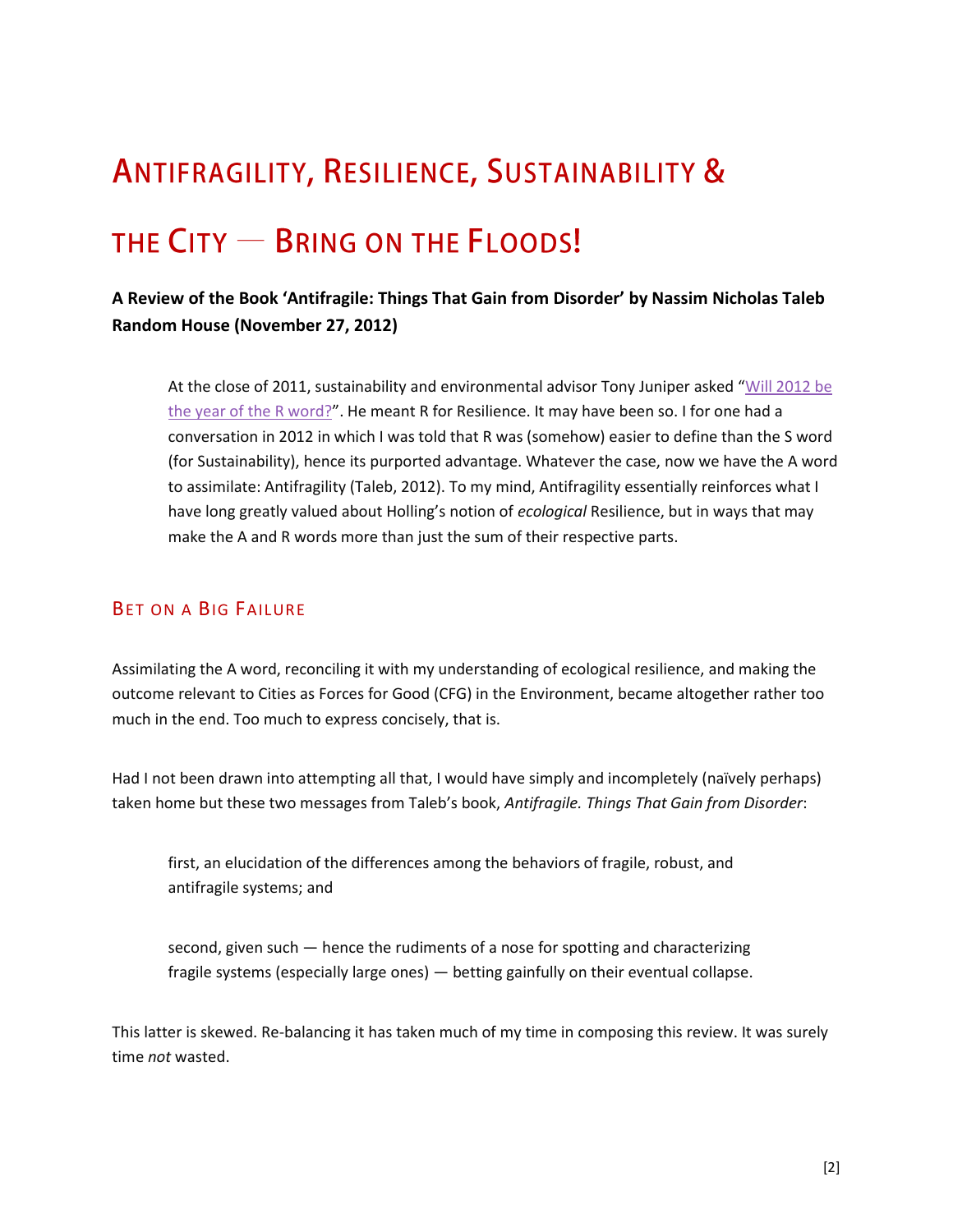But what exactly, you should ask, do these things have to do with cities? Think floods. Think specifically, if this helps, of the city of London.

#### IN THE NATURE OF THE SYSTEM

Consider the city as an entity buffeted about by storms, torrential downpours, and, in the case of London, all these disturbances piled up not least on steadily rising sea-levels and the oncoming climate change. Think, furthermore, of how the city, its infrastructure, and its people sense and respond to such buffeting over time.

#### *Comfortable Fragility of Life in the City*

 $\overline{a}$ 

A city is *fragile* in its behavior when the accumulating experience of buffeting-yet-muted-responses the absence, in fact, of any significant flooding — induces the ever more comfortable, familiar, ordered, and hardening expectation of nothing untoward in the future. Nothing unexpected, that is, until the utter devastation of the flood of a lifetime.

The city makes itself fragile as it becomes progressively more deeply locked into the comfort of its 24h-7d rhythms, and to the exclusion of all else in the rich spectrum of fluctuations in nature, from seconds and minutes to decades, centuries, millennia and beyond. The city appropriates its services from the environment in a manner dedicated to serving the comfort of just this narrow 24-7 bandwidth. Indeed, all rhythmic variation would be flattened out if that much vaunted phrase "the city never sleeps" were true. All the variations in nature would be subjugated to delivering invariance.

That this occurs is in no small part a consequence of conventional city infrastructure: the sea walls, barrages, sewers, and so on, which make up the city's traditional, pre-emptive defenses against flooding. The city is protected from the harm of the flood. Over the years and decades, its citizens lose whatever capacity they might once have had for coping with a flood. The buffeting-and-muted-response couples become occasions for neither learning nor strengthening one's resolve to meet the slings and arrows of outrageous fortune  $-$  and Taleb's Black Swans, for that matter.<sup>1</sup> The city's infrastructure is quintessentially designed for disturbance rejection, up to a point.

<sup>1</sup> The title of his earlier best-selling book, where the phrase is defined as (p 6 in *Antifragility*): "Black Swans (capitalized) are large-scale unpredictable and irregular events of massive consequence — unpredicted by a certain observer, and such unpredictor is generally called the "turkey" when he is both surprised and harmed by these events." According to Ingram, Tayler, and Thompson ("Surprise, Surprise. From Neoclassical Economics to E-life", *Astin Bulletin*, **42**(2), pp 389-411 (2012)), twelve varieties of surprise are possible. They derive from twelve ways of combining "erroneous" expectations of the way the world should be (models) with four regimes of the way the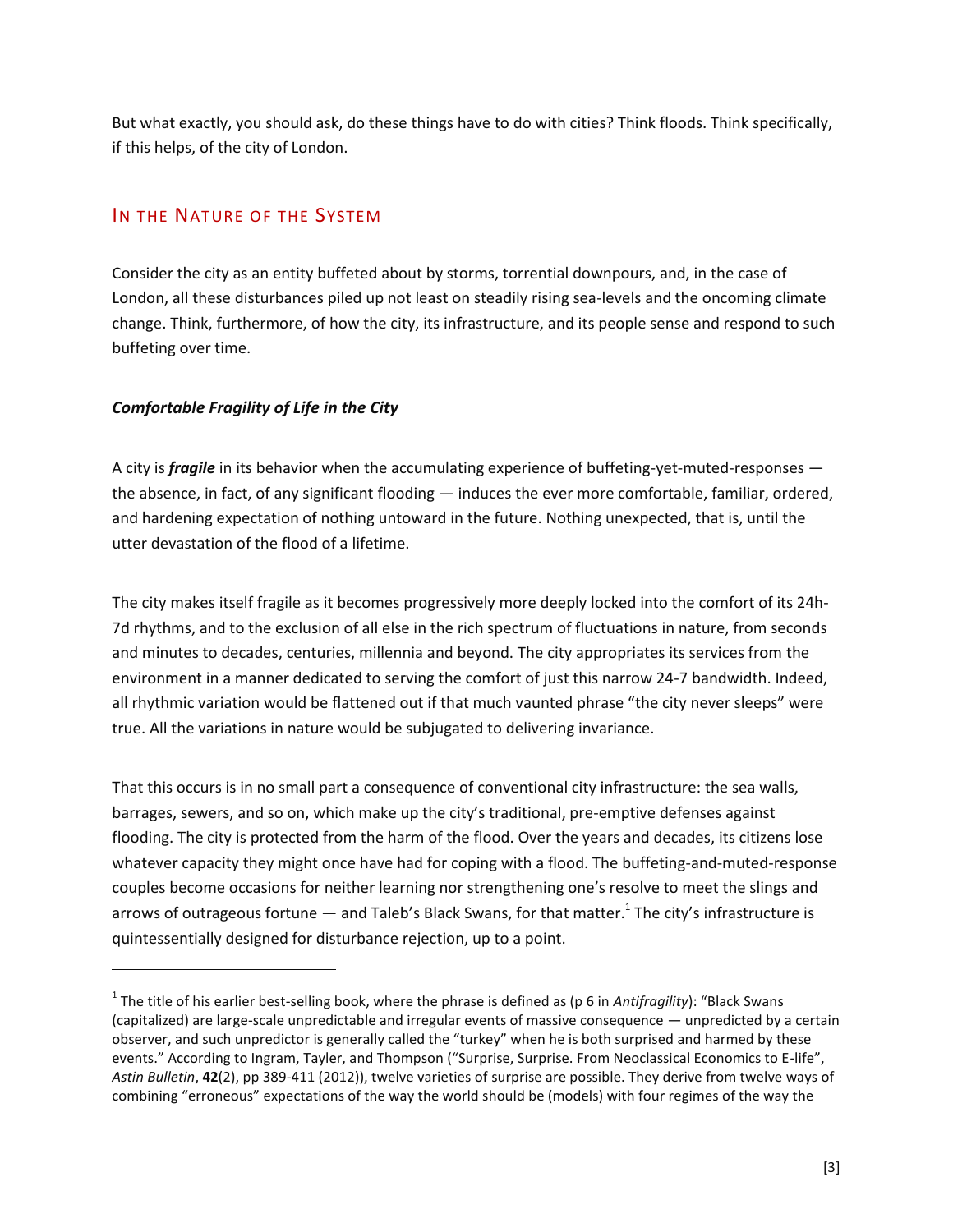#### *Bring on the Floods!*

A city is *antifragile* when it seeks to learn from the buffeting-and-muted-response couples: so much the better then to prepare itself — even over-compensate — for surviving the "big one", when it comes (and come it will). The city and its citizens gain strength in facing future disturbance and disruption from the continuing stresses of disorder, randomness, and volatility. They gain from the inconstancy and discomfort of being jolted out of the regular, monotonous beat of the 24-7 routine, from time to time. In short: "Bring on the floods!". Reject them not. Embrace and welcome them as learning experiences up to a point!

The city *robust*, therefore, occupies the neutral space between fragility and antifragility. It is not harmed in the longer term by the apparent benefits of flood protection in the shorter term (fragility); nor is it benefitted in the distant future by the palpable harms of experiencing any near-term floods (antifragility) — up to a point.

That is my first take-home message.

#### *The Agent and the System*

l

The essence of antifragility is to seek out the positives of forearming and learning in the negatives of the harm and the failure. Becoming and being antifragile are therefore good things. But is betting on a big failure? Great prosperity for one, misfortune for the many — this is not so uplifting, no matter how deserved the misfortune may appear from the winning agent's perspective. The imbalance of the second take-home message has to be sorted out.

To do so, we can make a start by being less sloppy in our use of language. We must be careful — very careful, in fact — to distinguish between an "agent" and the "system". It was quite natural (for an engineer) to use the example of the city as a system to categorize the notions of fragility, robustness, and antifragility, hence to define the A word. Some facets of antifragility, however, have more to do with agency and agents. We shall need to inspect these before crafting an explanation of my second take-home message.

To begin, consider the following clarifying definitions from Taleb's book (p158):

world actually is. In four instances (out of the total of sixteen possible model-reality combinations), expectations are aligned with actualities, hence there are no surprises there.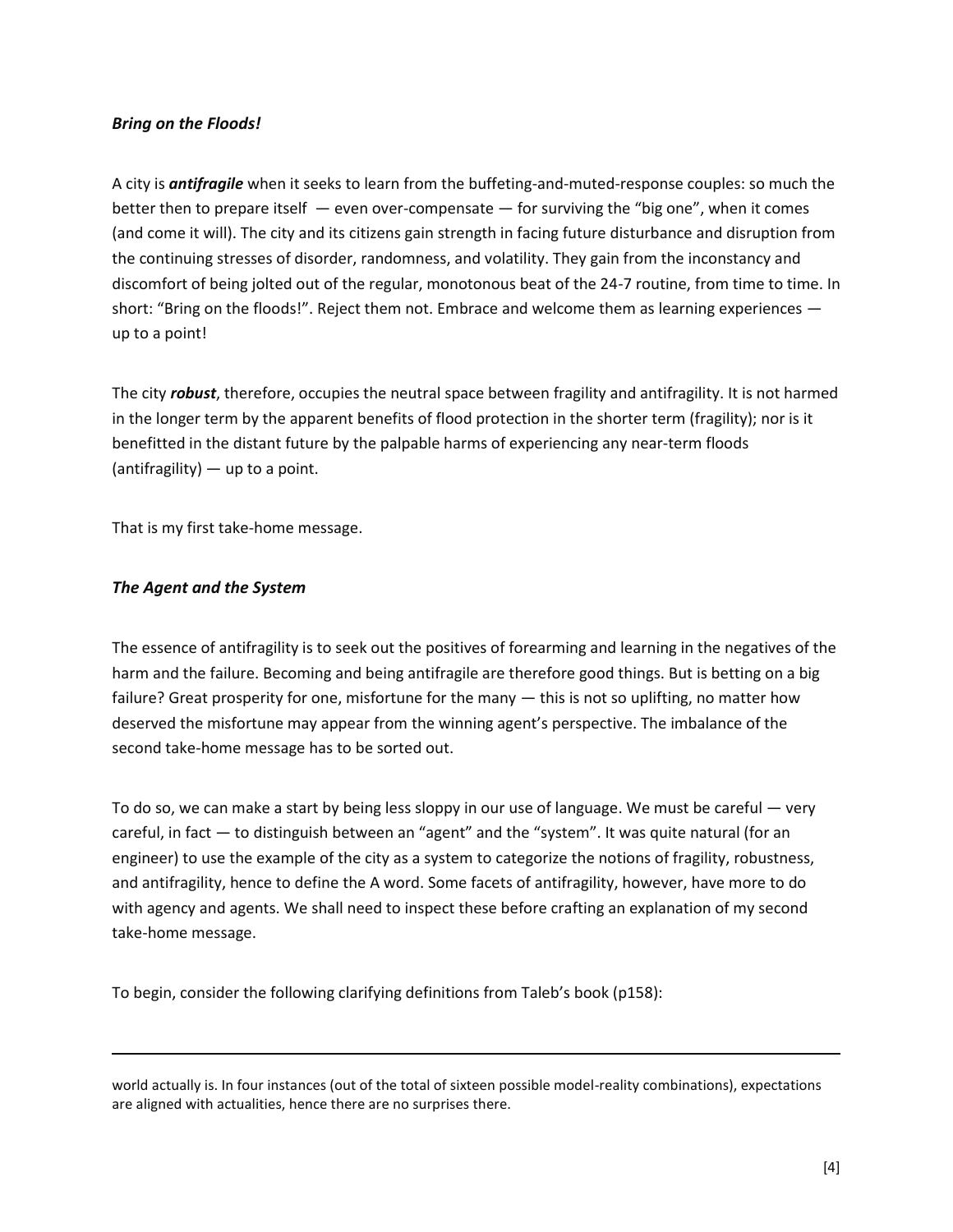Fragility implies more to lose than to gain, equals more downside than upside, equals (unfavorable) asymmetry.

Antifragility implies more to gain than to lose, equals more upside than downside, equals (favorable) asymmetry.

It would be quite inadequate to confine these facets of fragility-antifragility solely to contemplating the behavior of a system. Indeed, it would be useful to theorize about the interaction between agents and systems and, moreover, to create the verbs "fragilize" (as does Taleb) and "antifragilize", to give substance to the sense of agency here.

Intuitively, then, it is the antifragile agent who is in a position to bet gainfully on the eventual collapse of a fragile system. Fragile agents meanwhile — assumed to be in the ascendancy with respect to stewardship of that system (such as the system of banking and finance, for example) — may be making it (and themselves) ever more fragile, yet be unaware of this. The astute antifragile agent, who is astute by definition (of course), observes this. Indeed he has a model of it in his head, not on his computer likewise by definition, since Taleb abhors the excesses of quantitative analysis and generally does not believe in computer models and their predictions.

Thus we can conceive theoretically of the following pairwise combinations of agents-agency and systems. They are not exhaustive of the possibilities, merely illustrative of the differences between the system and the agent:

- (i) The fragilizing agent working within an increasingly fragile system; this would seem readily to be largely the "way of the world", according to Taleb.
- (ii) The fragilizing agent working within an increasingly antifragile system, which strikes one as strange and counter-intuitive at first, but not impossible (since the other antifragilizing agents are here in the ascendancy, with therefore the greater influence over the system).
- (iii) The antifragilizing agent working within a (hopefully) decreasingly fragile system, where the status of the agent-system couple (as a whole) is, in effect, identical to that of (ii).
- (iv) The antifragilizing agent working within an antifragile system, as the (unattainable) culmination that should (arguably) be drawing us all ever onwards and upwards.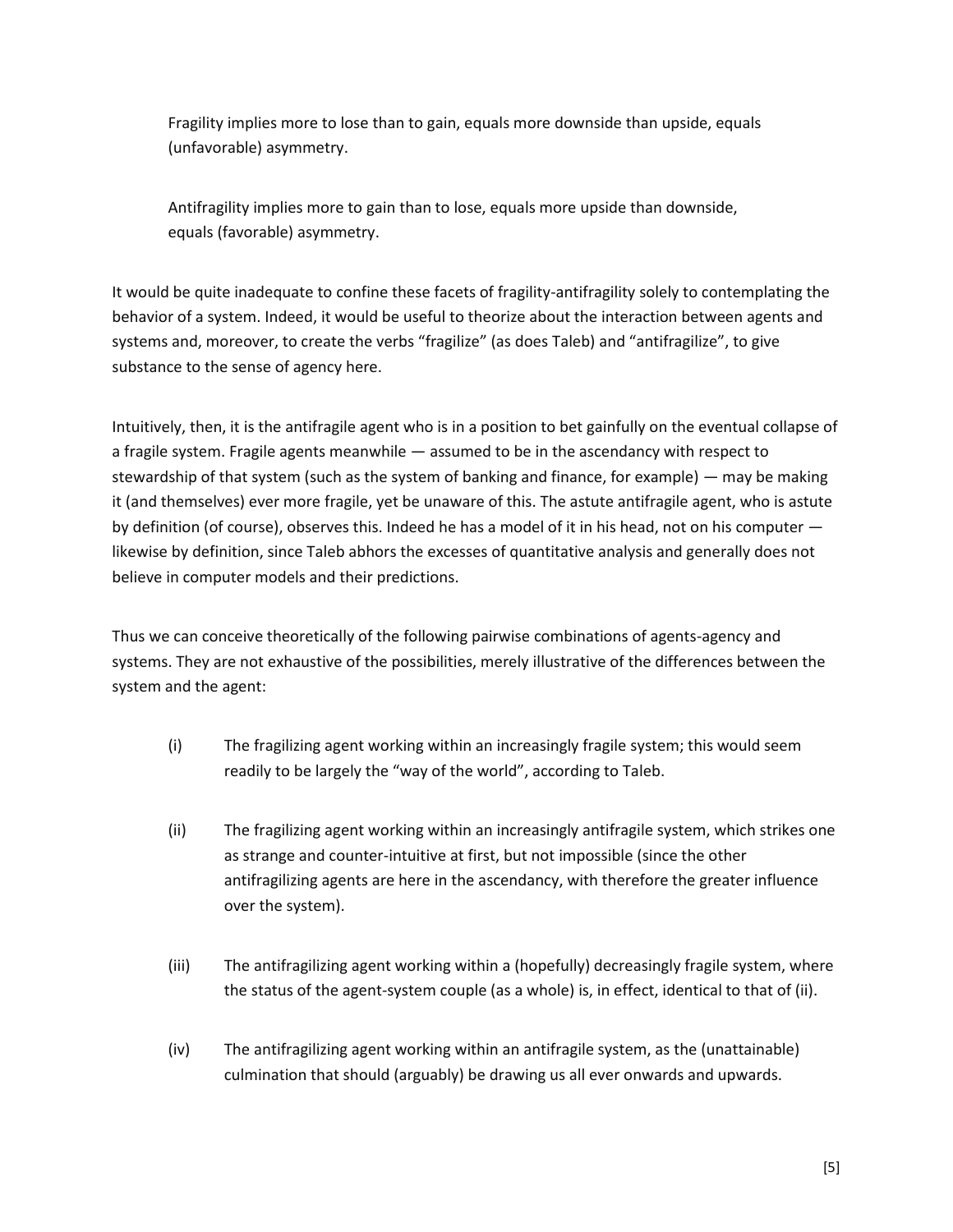Both system and agent can fail in their behavior on the downside (from negative Black Swans). Conversely, both can experience the complement of what can best be described as a "benefits explosion" on the upside (a positive Black Swan).

The second take-home message encapsulates a benefits explosion for the agent alone, *not* in the behavior of the system. Therein lies the principal reason for the significance of distinguishing between the two (agent *versus* system).

#### *Abrupt Failure and Episodes of Abundance*

 $\overline{a}$ 

It is easy to conceive of the downside for the system. It collapses. It fails catastrophically. It is equally easy to picture the agent who benefits mightily from betting successfully on either a big systems failure or benefits explosion. Conjuring up a credible illustration of such a positive explosion in the behavior of the system  $-$  for us, the city (and its infrastructure)  $-$  is especially challenging.

In many ways, our outlooks are biased towards collapse — the breaking asunder of that which is fragile — spotting its possibility, and betting on gaining from it. After all, without survival, *sine qua non*, there can be no prosperity. Considerations of exposure to failure (risk) take precedence over those of any exposure to unimaginable, *inconceivable*, success. It is easier to grasp the essence of antifragility in this: one man's gain — the antifragile agent with knowledge of the fragile system on the brink of collapse is the loss of all those participating in that fragile system.<sup>2</sup> This, however, is abrupt abundance for the agent. One does not hear of abrupt abundance in the infrastructure of London — abrupt failure, yes. To reiterate, this is a reason to be both careful and clear about the distinction between the agent and the system.

Abrupt, beneficial abundance in the behavior of a system seems indeed inconceivable — hard to conjure up — until one simply re-admits considerations of nature. But even there the manifestation of such abundance is never quite as swift or utterly unpredictable (for most of us) as catastrophic collapse and destruction. Seasonal abundance in nature's blossoms and blooms in the spring and its fruits in the summer is more or less predictable. And it keeps on coming around (predictably), unlike the aperiodic failure whose timing is brought about (each time) by a unique, unpredictable set of causes. The

 $^2$  And yes, it is of concern for Taleb to take care of the ethics of s/he who bets on the collapse of the whole, with its asymmetry of benefits to the one individual, losses and damages to all in the population. Their discussion occupies the last two chapters of his book. In particular, when an agent has something to gain, perhaps a great deal, and *nothing* to lose, Taleb would certainly not bestow upon that agent the accolade of being antifragile. To be cynical, we may conjecture that there will be those acting as fragilizers in public — with the power to do so — with yet a view to behaving as an antifragile agent in private (betting furtively on the eventual collapse of the system they will have made fragile). But take a moment's reflection. This hardly requires any conjecture, does it?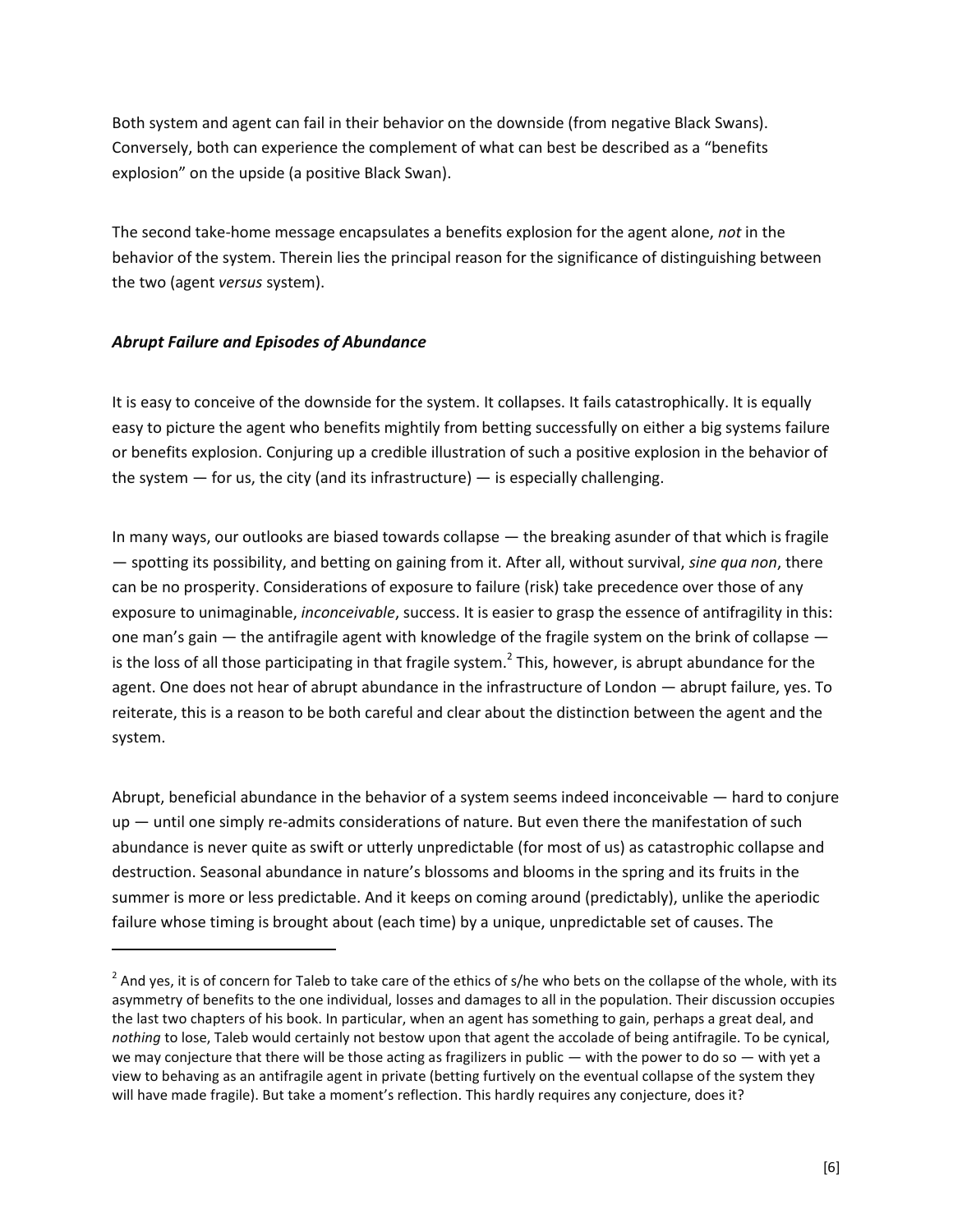occasional super-abundance in nature's productivity is not unknown, but it is less predictable than the annually occurring, *ergo* regular, abundance.

These events can surely lead to social and economic prosperity for a given agent, to whom accrues the positive payoff from positive episodes of abundance in the system's behavior. Thus it was in antiquity for Thales of Miletus.

#### IN THE NATURE OF THE AGENT

Given an appreciation of the differences among the fragile, the robust, and the antifragile — hence the rudiments of a nose for spotting and characterizing fragile systems and betting gainfully on their eventual collapse (within the gambler's life-time, however!) — Taleb expresses my second take-home message with, I acknowledge, the complementary positive spin.

#### *Thales' Option*

Thales of Miletus was a pre-Socratic Greek philosopher and mathematician, who turned his attention briefly to making money, to prove a point. He did so by betting on nature's somewhat unpredictable seasonal abundance, in this instance from the production of olives and the subsequent profitable trade in olive oil. As Taleb relates (p 174):

Simply, [Thales] had a contract that is the archetype of what an asymmetry is, perhaps the only explicit asymmetry you can find in its purest form. It is an option, "the right but not the obligation" for the buyer and, of course, "the obligation but not the right" for the other party, called the seller. Thales had the right  $-$  but not the obligation  $-$  to use the olive presses in case there would be a surge in demand; the other party had the obligation, not the right. Thales paid a small price for that privilege, with a limited loss and a large possible outcome. That was the very first option on record.

The option is an agent of antifragility.

There is something latent in this tale, however. For those of us who have an interest in risk and decisionmaking under uncertainty, *and* the constructive use of computational models (in sharp contrast to Taleb), it needs now to be illuminated. This requires us to call on what Taleb labels Seneca's Asymmetry (or "Seneca's Barbell", or the "Fundamental Asymmetry").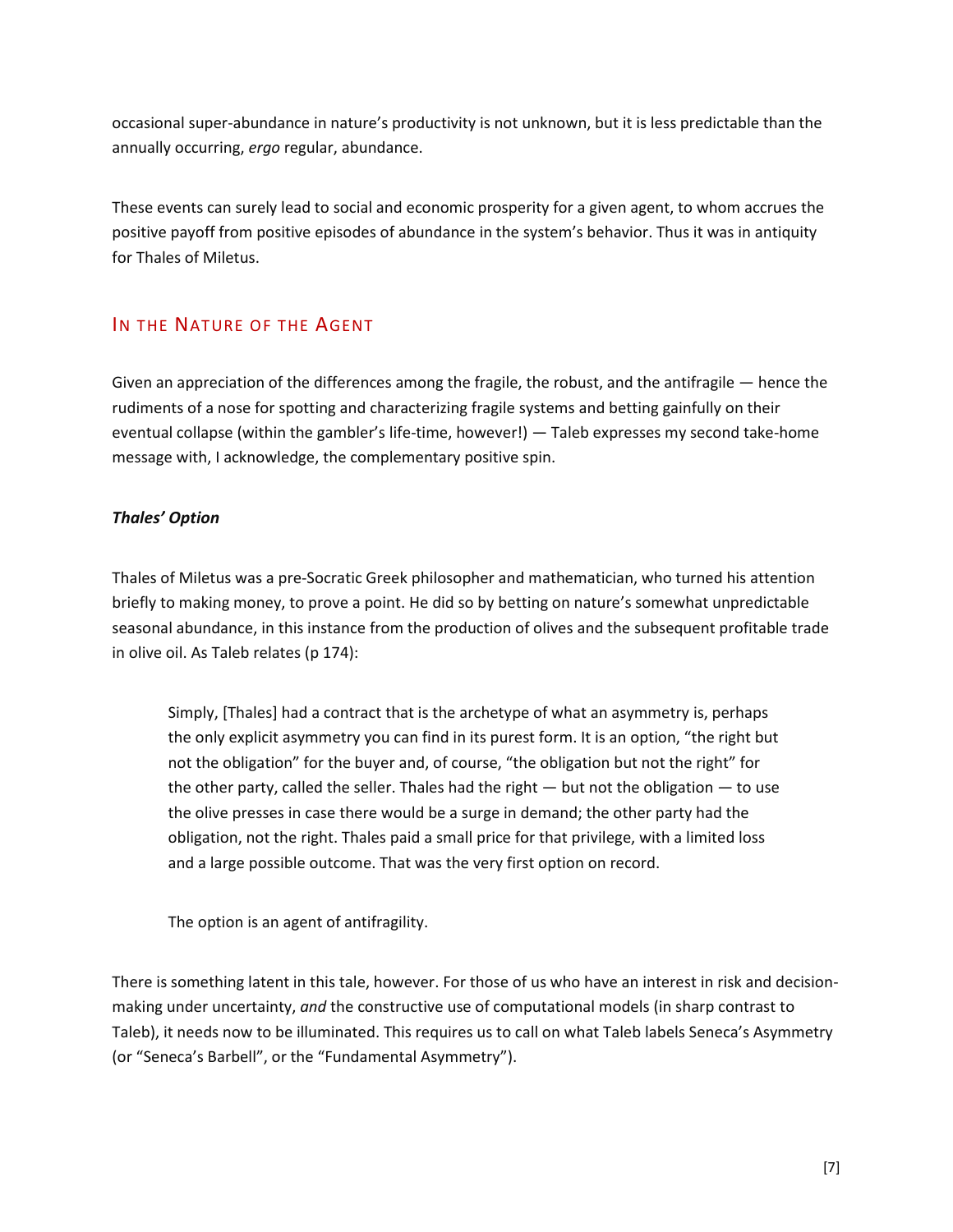#### *Seneca's Barbell*

This is it, as defined on p 427:

When someone has more upside than downside in a certain situation, he is antifragile and tends to gain from (a) volatility, (b) randomness, (c) errors, (d) uncertainty, (e) stressors, (f) time. And the reverse.

It is upon the word "uncertainty" that Taleb alights to introduce his barbell strategy for decision making under (indeed) *uncertainty* (p 161):

This brings us to the solution in the form of a barbell — about all solutions to uncertainty are in the form of barbells.

I initially used the image of the barbell to describe a dual attitude of playing it safe in some areas (robust to negative Black Swans) and taking a lot of small risks in others (open to positive Black Swans), hence achieving antifragility. That is extreme risk aversion on one side and extreme risk loving on the other, rather than just the "medium" or the beastly "moderate" risk attitude that in fact is a sucker game (because medium risks can be subjected to huge measurement errors).

Someone with 100 percent [of holdings] in so-called "medium" risk securities has a risk of total ruin from the miscomputation of risks. This barbell technique remedies the problem that risks of rare events are incomputable and fragile to estimation error.

To re-state it, the barbell image is (p 161) "... a combination of extremes kept separate, with avoidance of the middle. In our context it is not necessarily symmetric ...". There is no middle ground (p 163):

There are so many fields in which the middle is no "golden middle" and where the bimodal strategy (maximally safe plus maximally speculative) applies.

#### *Downed Decision Tree — Almost*

We need another metaphor to grasp what Taleb is telling us.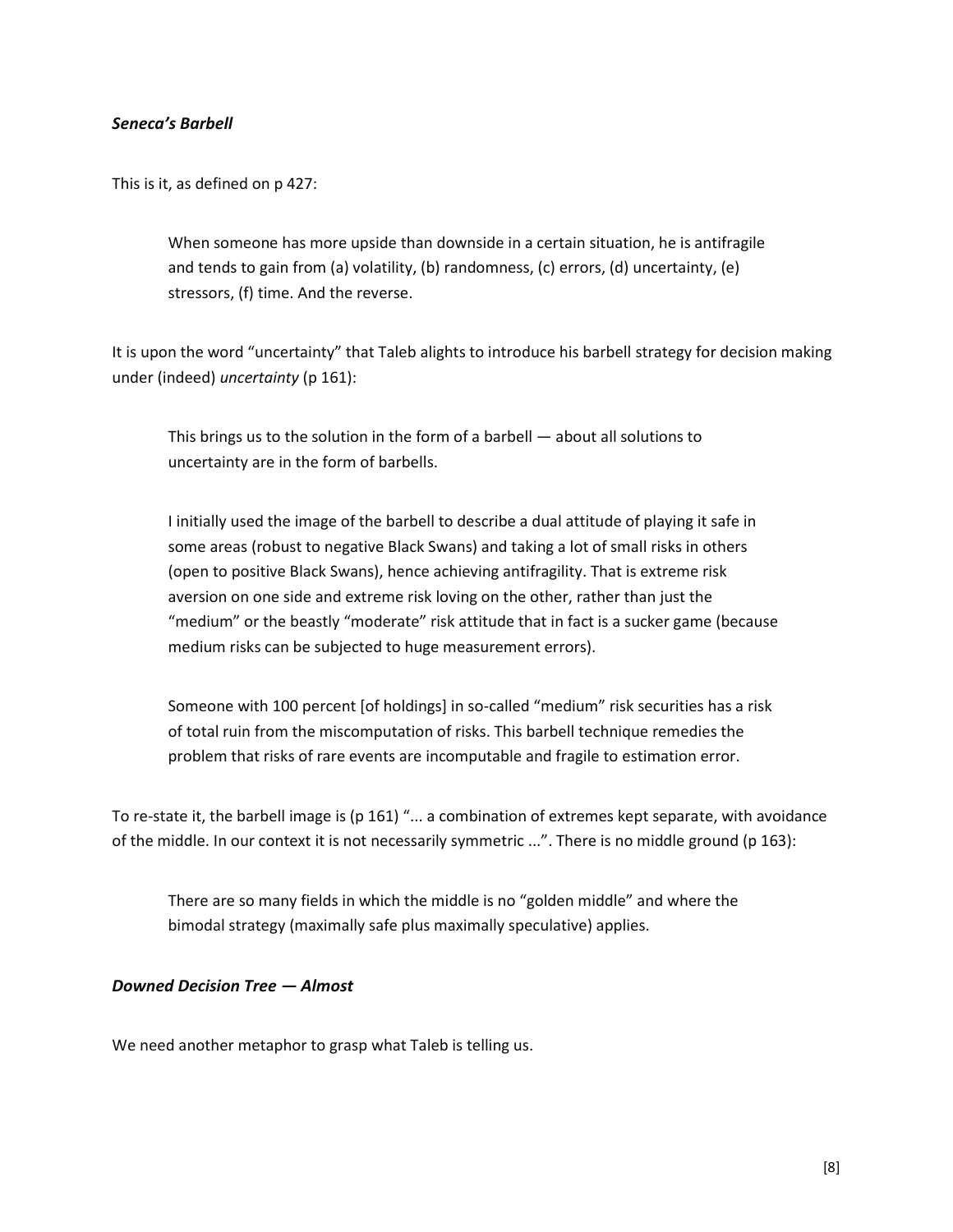Formal decision analysis — for decision making under uncertainty — invokes the image of a decision tree. More specifically, picture the entire, fully mature tree at the height of its summer foliage: trunk; principal bows; branches; shoots; twigs; leaves; leaf-tips and all. Each conceptual "branching point" represents either a decision or a random event, each conceptual "branch" either one of several choices for the decision or one of several possible outcomes of the event. A vast body of scholarly work is available for its analysis, which rather condemns it to being of little value in Taleb's eyes. He would, we may surmise, have two objections to such analysis.

First, as we have just seen, making decisions according to the formal quantitative mathematical expectation over all the tree — from the base of the trunk to the tips of each and every one of its host of leaves — would be objectionable because of the very nature of this (particular) computational procedure. It seeks out the average, middle ground. This would be a non-starter for Taleb: to choose that course of action embarking on a path to the leaf-tip yielding the largest *average* (expected) payoff.

Second, in any case, he would claim, we have nowhere near the volume of knowledge required to construct the tree in the first place (p 174):

Thales put himself in a position to take advantage of his *lack* of knowledge.

What Thales needed to discern (to know) was but the one salient, fat bow weighed down with the fruit of the massive positive payoff, with crispness in the remaining image of the tree in respect *only* of a fringe of those shriveled leaf-tips with paltry negative payoffs. Everything else about the tree could remain unrevealed in the fog of the unknown.

Having made a correct assessment of the option — just the fat bow; its likelihood of being there in a reasonable span of time (the gambler's time); and the small, disconnected arc of the feather-light fringe — knowledge of large tracts of the ways and workings of the world is irrelevant, Taleb would argue (as I understand it). "[T]he option is a substitute for knowledge", he writes (p 186).

Why then are we all not ridiculously wealthy in this way? The answer, I submit, is because we do not all have intuitive noses for sniffing out the "correct assessment", just as we are not all wildly successful entrepreneurs like Sir [Richard Branson!](http://cfgnet.org/archives/945) No matter how Taleb and Branson strive to communicate their gifts to us, they are their gifts, not ours.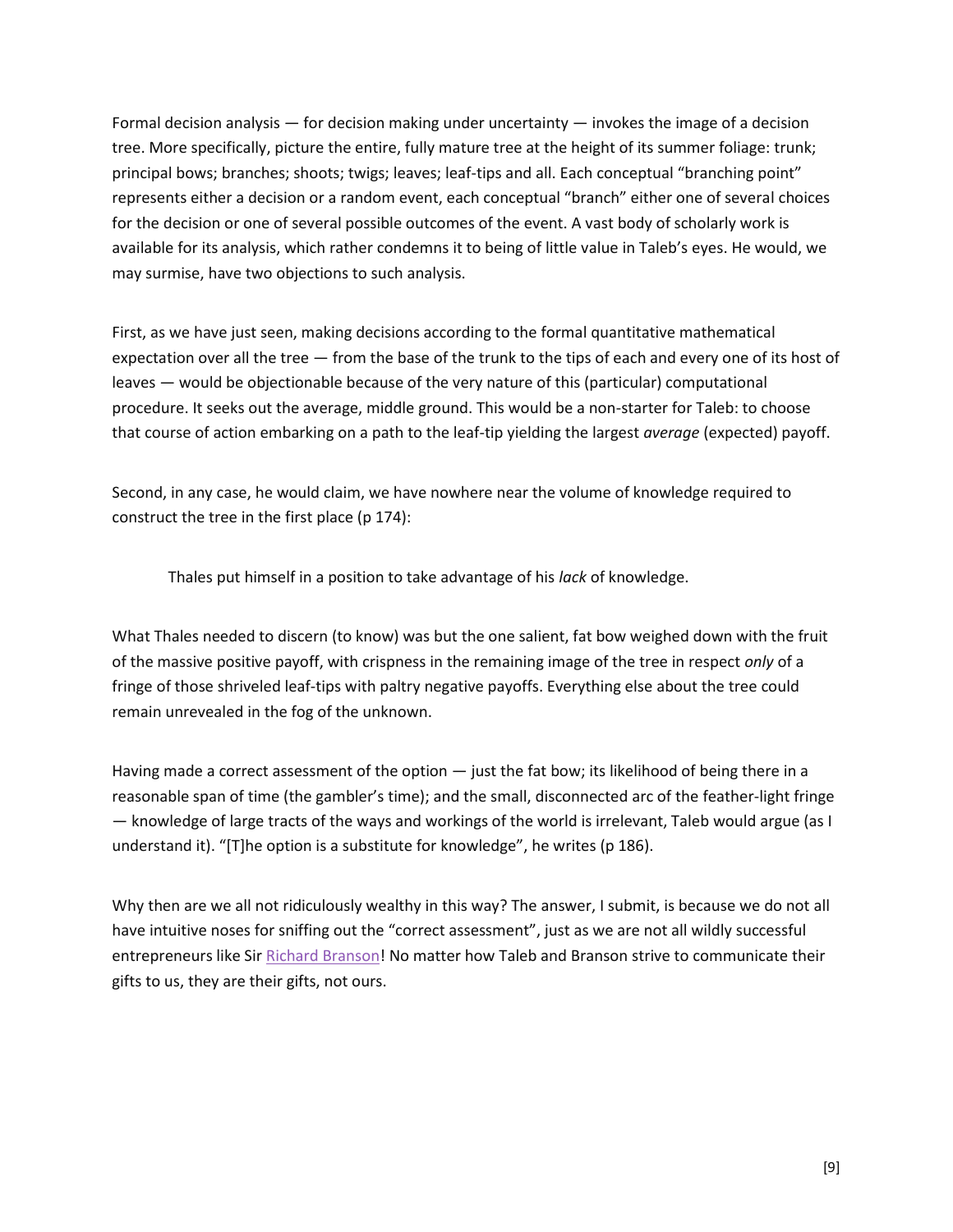#### TAKEN TOGETHER: THE R WORD AND THE A WORD

#### *Two Kinds of Resilience*

Eminent ecologist Holling has argued persuasively that we have engineered most of our urban infrastructure, technologies, and industrial production systems so as to enslave their functioning to achieve what he calls "engineering resilience". For as long as the system is not subject to significant disturbance, it can be managed to maintain function in some desired domain, usually constant or narrowly circumscribed, because that — like the 24-7 routine — so often seems to be much more to our liking and comfort. In the face of substantial disturbance, however, engineering resilience can be revealed as brittle in quality. The performance of the system may be knocked out of its comfortable equilibrium and descend into an altogether quite different pattern of function that is not at all to our liking.

"Ecological resilience", on the contrary, would enable the maintenance of essential (if not desired), functions even under such circumstances.

Such ecological resilience has much to do, first, with redundancy and inefficiency of function in the several, if not many parts, of the system. Neither of these attributes would be the priorities of customary engineering design. Yet the not inconsiderable evolutionary opportunities acquired by warmblooded creatures (endotherms) depend crucially upon them: possessing, as they do, multiple, not notably efficient mechanisms for maintaining body temperature just below a level that would be lethal. Second, redundancy and inefficiency of function in an ecosystem are manifest in a diversity of speciesentities with overlapping functions. And third, such diversity may derive from the rich spectrum of disturbances to which the ecosystem has been subject over the aeons of evolutionary time. The high diversity of fish species found in the ecosystems of some rivers is there precisely because of all the pulsating and pounding variety of the disturbances — most surely storms, hence floods, of all magnitudes — with which that ecosystem has co-evolved.

The resilient ecosystem is broadly coherent over time; it retains its identity (as perceived within our living memory), but its structure is surely not immutable (over the millennia). Its behavior is in sympathy with the rich (or poor) spectrum of perturbations to which it is, and has been, subject.

#### *A Dialog*

Let us take stock, in the form of an imagined exchange between Holling and Taleb.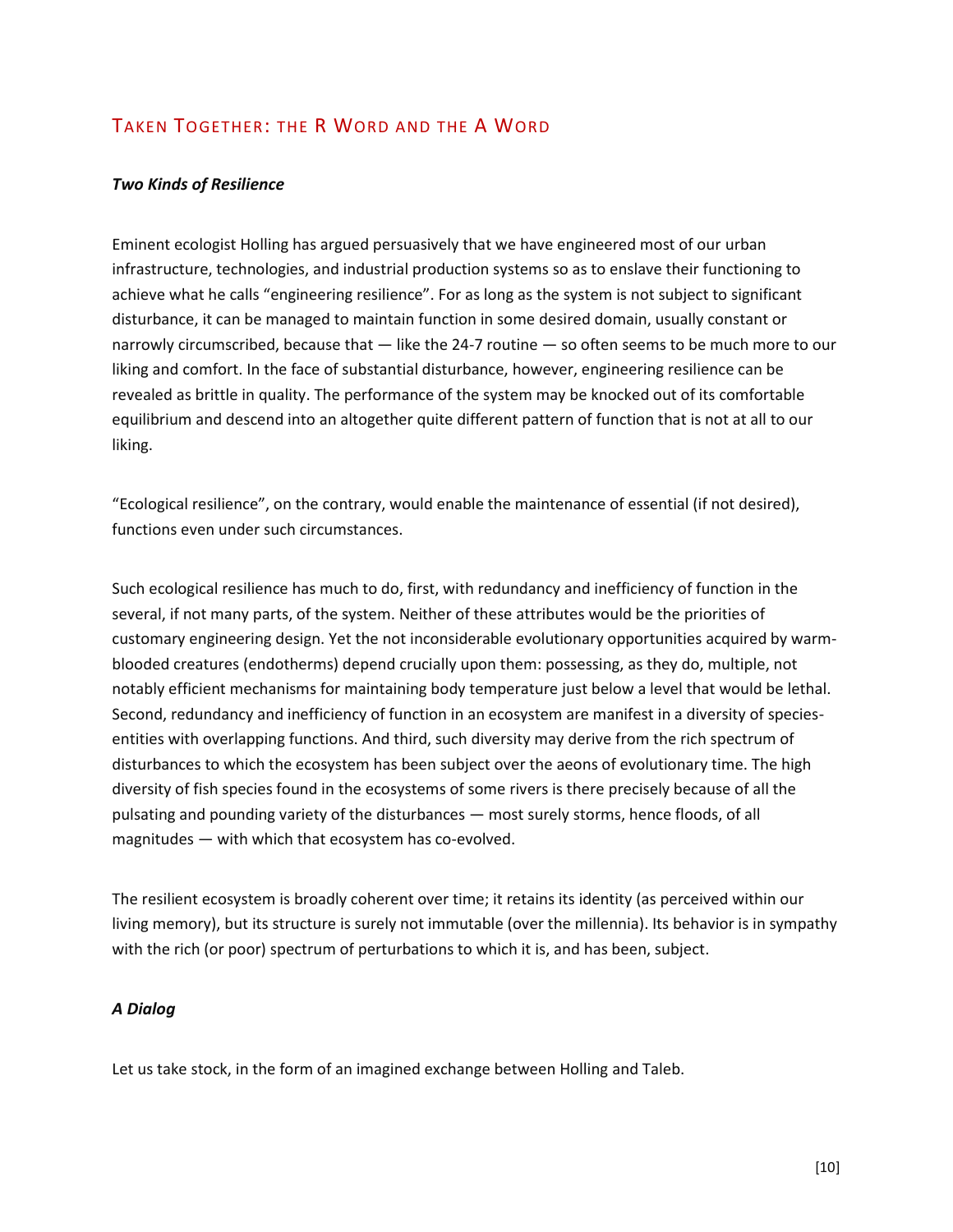"What is brittle, as the adjective describing the quality of engineering resilience", might begin Holling, "if not a synonym for fragile?".

Warming to the rhetoric, Taleb could proceed to explain one of his chapter sub-titles, "Antifragile Responses as Redundancy", by drawing liberally on the same insights as Holling regarding endotherms (p 44):

Layers of redundancy are the central risk management property of natural systems. We humans have two kidneys (this may even include accountants), extra spare parts, and extra capacity in many, many things (say, lungs, neural system, arterial apparatus), while human [hence engineering?] design tends to be spare and inversely redundant, so to speak — we have a historical track record of engaging in debt, which is the opposite of redundancy (fifty thousand in extra cash in the bank, or, better, under the mattress, is redundancy; owing the bank an equivalent amount, that is debt, is the opposite of redundancy). Redundancy is ambiguous because it seems like a waste if nothing unusual happens. Except that something unusual happens — usually.

To which Holling would proffer the rejoinder and extension:

At least some aspects of ecologically resilient control are equally familiar to the control engineer, for operation at the edge of instability is characteristic of designs for highperformance aircraft. Oddly, the result is opportunity. Effective control of internal dynamics at the edge of instability [perilously close to a lethal body temperature for endotherms] generates external options. Operating at the edge of instability [ever in a state of incipient failure or imminent regime shift] generates immediate signals of changing opportunity.

That surely is at the heart of sustainable development — the release of human opportunity.

Touched off at the thought of flight, Taleb might volunteer his experience of London's Heathrow airport, notably a large technocratic system. And in doing so, he would provide us with the most succinct distinction of what we should wish for of engineering resilience *vis à vis* ecological resilience (p 283):

smooth functioning at regular times [delivered within engineering resilience] ... rough functioning at times of stress [bestowed by ecological resilience].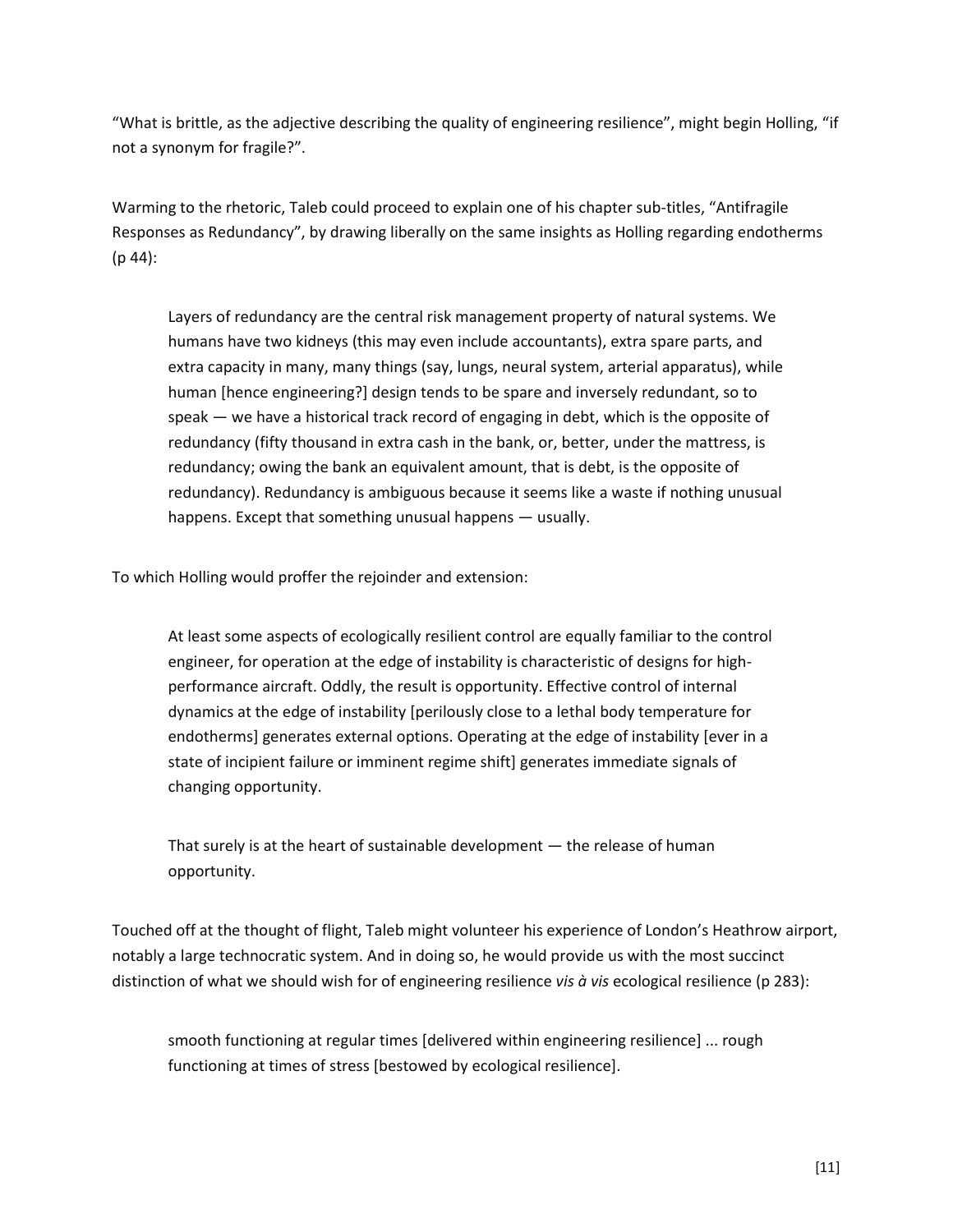If Holling's engineering resilience equates to Taleb's fragility, I suggest that this is not least because both Holling and Taleb needed a counterpoint by which to illuminate the benefits, if not the superiority, of their respective new notions of ecological resilience and antifragility. Both, in their own ways, are wary of the engineering mindset, of technocracy, of "mathematizing nature", and of optimizing the behavior of systems. Holling's expression of appreciation for engineers — of the "control" variety — is the exception rather than the rule. Their heaping of disapproval upon fragile systems, albeit for the sake of argument, overlooks the positive attributes of engineering resilience. Many features of fragile systems benefit in some way from their engineering resilience, as in disturbance rejection, especially rejection of those disturbances with frequencies just to each side of the 24-7 bandwidth (respectively, the flash flood from short intense storms and the weeks- and months-long drought).

For the city, engineering resilience (as defined by Holling) is about achieving the comfort of the narrowness of the 24-7. Ecological resilience, if we could imagine it for the city, should be about embracing the full spectrum of variations (or at least significantly more than just the 24h and the 7d), coping with it, even benefitting from it — which is to borrow now more obviously from Taleb's notion of antifragility. Conversely, it is not just Taleb's undifferentiated "variations" that matter to the ecological resilience of the system, but the pattern in the spectrum of their frequencies.

#### *Eking Out Some Useful Distinctions*

Thus have Taleb's ideas on antifragility been threaded through an understanding of Holling's concept of ecological resilience. The two appear to map almost identically over one another, even at a deep level (I confess, I have so far been defeated in my several attempts to prize them significantly apart). Substantial agreement has broken out. Only in respect of agency and the *agent* — not the *system* has it been possible to pinpoint differences, wherein might lie the seeds of novelty.

These differences will be revealed shortly. For the moment, more important is that Holling and Taleb agree in placing much emphasis on learning.

For Holling, agency in association with resilience resides in decisions and policies that mimic what the engineer would call dual control, but which most will know as "adaptive management". The decision to be taken combines two functions: steering the system in some desirable direction; and deliberately injecting a disturbance (muted, albeit) into its behavior, the purpose of which is discovery, learning, and the reduction of uncertainty in the agent's knowledge of the system's behavior, for when the next decision becomes due. In the metaphor of the decision tree, wisps of fog are to be puffed away nothing more vigorous, given the controlled restraint of the muted disturbances — to reveal something of significance in the tree for the next decision. The model of the decision tree will be adapted with each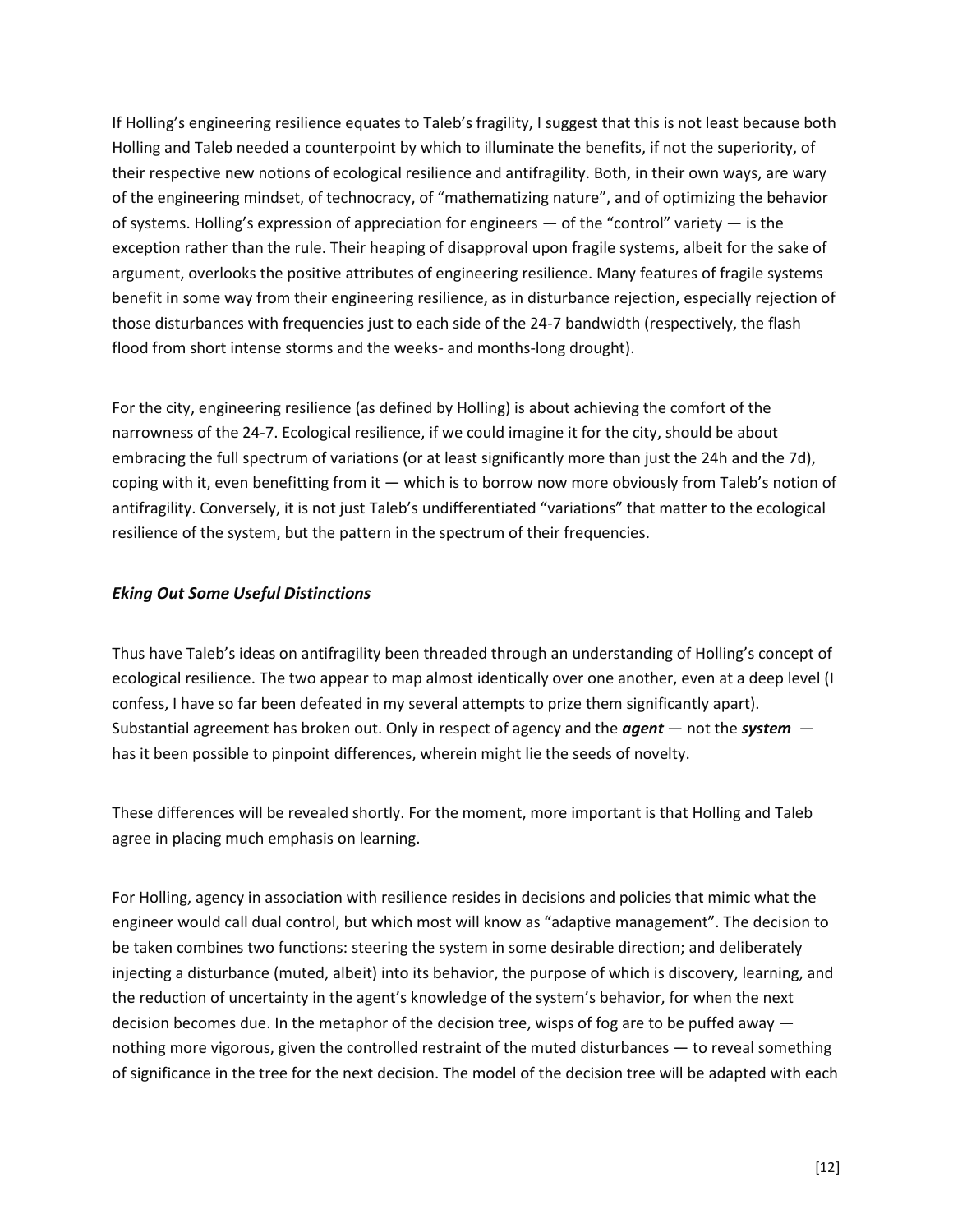successive decision-point in time. And the structure of the tree "in truth" will be believed to evolve too, being different as each point comes and goes.

For Taleb, agency in association with antifragility is as follows (from p 170):

The rational flâneur is someone who, unlike a tourist, makes a decision at every step to revise his schedule, so he can imbibe things based on new information ... often guided by his sense of smell. ... The flâneur is not a prisoner of the plan. Tourism, actual or figurative, is imbued with the teleological illusion; it assumes completeness of vision and gets one locked into a hard-to-revise program, while the flâneur continuously — and, what is crucial, rationally — modifies his targets as he acquires information.

There is a certain playfulness about this, even impish mischief. Notice too the role of the nose. But is the continuous "rational" modification of targets informed by any deliberate probing (as in dual control)? I think not. For my dictionary tells me that a flâneur is an "aimless idler".

Taleb continues (from pp 171 and 213 respectively):

This ability to switch from a course of action is an *option* to change.

You make forays into the future by opportunism and optionality.

Are then the opportunities multiplied the more things are "[o]perating at the edge of instability" (to quote Holling) and their apprehension heightened there — by "immediate signals of changing opportunity" (Holling again)? It would seem so. Indeed, mindful of the surprise game and e-life of Ingram and co-authors, some judicious re-phrasing of Holling's original words might go a good way towards extruding some novelty (by forcing Holling apart from Taleb):

Anticipating the cusp of a regime shift sensitizes and alerts stewards of the system to an accompanying strategic shift in their style of stewardship, hence to react promptly to the regime shift, when it occurs, as it will. $3$ 

To generalize somewhat his message, that "[t]he option is the agent of antifragility", as in Thales' Option, Taleb writes (p171):

l

 $3$  Ingram and colleagues would call this "rational adaptation".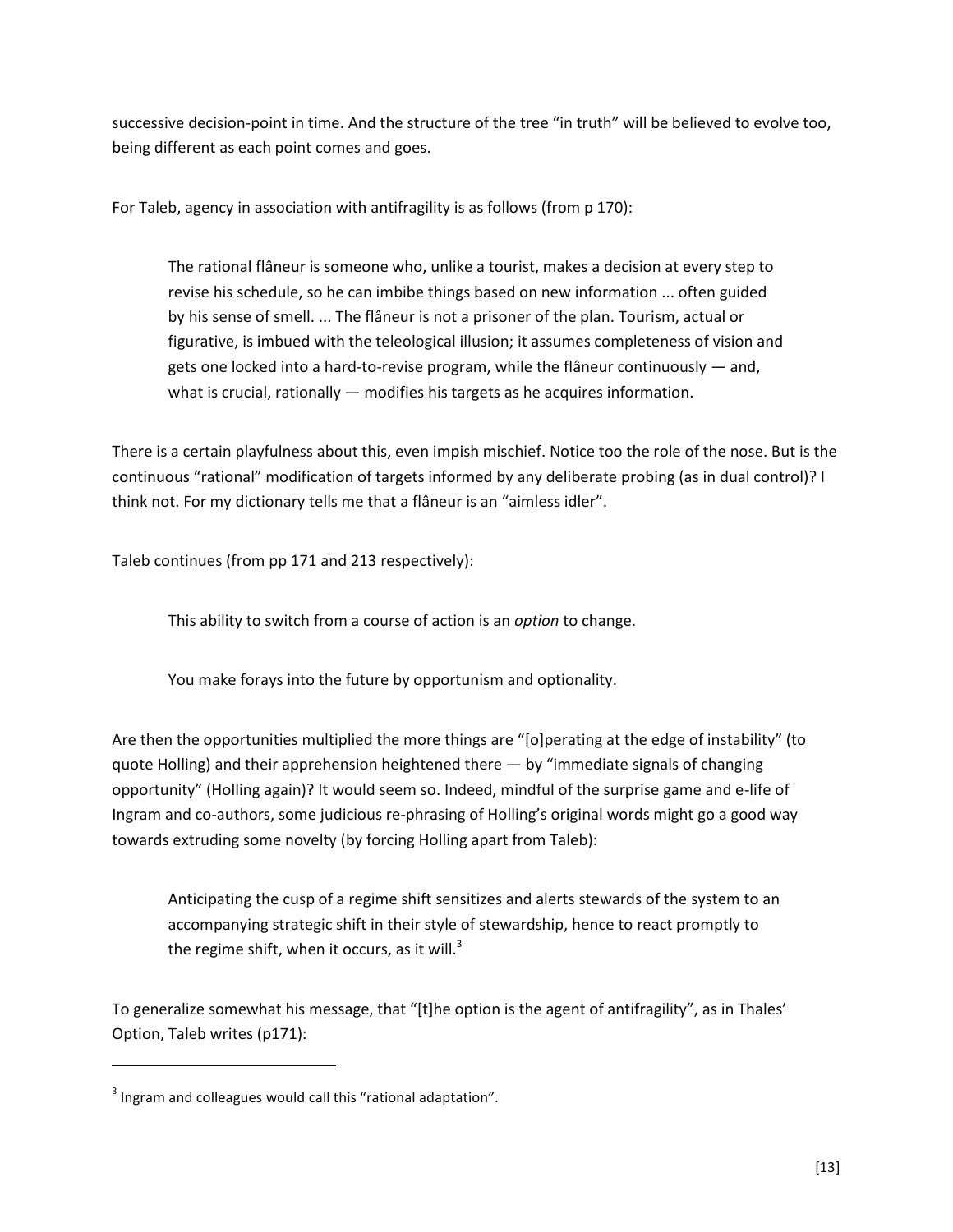[A]n option is what makes you antifragile and allows you to benefit from the positive side of uncertainty, without a corresponding serious harm from the negative side.

Comparing the two expressions of agency, these then (at last) are the essential differences:

*Holling's Agent*: is presumed to be responsible for the system; moreover, this will generally be a natural system, e.g., an ecological or environmental system; and the agent is active with respect to acquiring knowledge of the system's behavior, with some presumption of reducing uncertainty in that knowledge base.

*Taleb's Agent*: is not responsible for the fate of the system; in general, the agent's attention is trained on the human system, i.e., a socio-economic, financial system; the agent is passive  $-$  s/he is no helmsman at the tiller, but detached from steering the system in any desired direction; this passivity (a kind of neutrality) extends to an outlook in which there is no presumption about the growth or decline of knowledge of the decision tree.

What new thoughts, if any, does this elucidation of such differences liberate? A decent response could be quite another story, to be written on another occasion (to spare us all now).

Instead, let me volunteer first something of a hypothesis on what we might want of some abstract agent-system couple and then tailor that to what we want for the city and, yet more tangibly and specifically, Cities as Forces for Good in the Environment.

#### WHAT WE WANT FOR THE CITY?

Stripped to its bare bones, three entities frame thinking about antifragility: the three axes of agentpayoff-system, as it were. The agent is fragilizing or antifragilizing; the payoff is negative or positive, for either the agent or the system; and the system is resilient in the engineering (fragile) or ecological (antifragile) senses. Imagine the following, with the operative words emphasized, as a description of some future aspiration within this three-dimensional state-space:

An *antifragilizing agent* working among other fragilizing agents in a fragile system and seeking the positive payoff of a *benefits explosion* in the behavior of that *system* before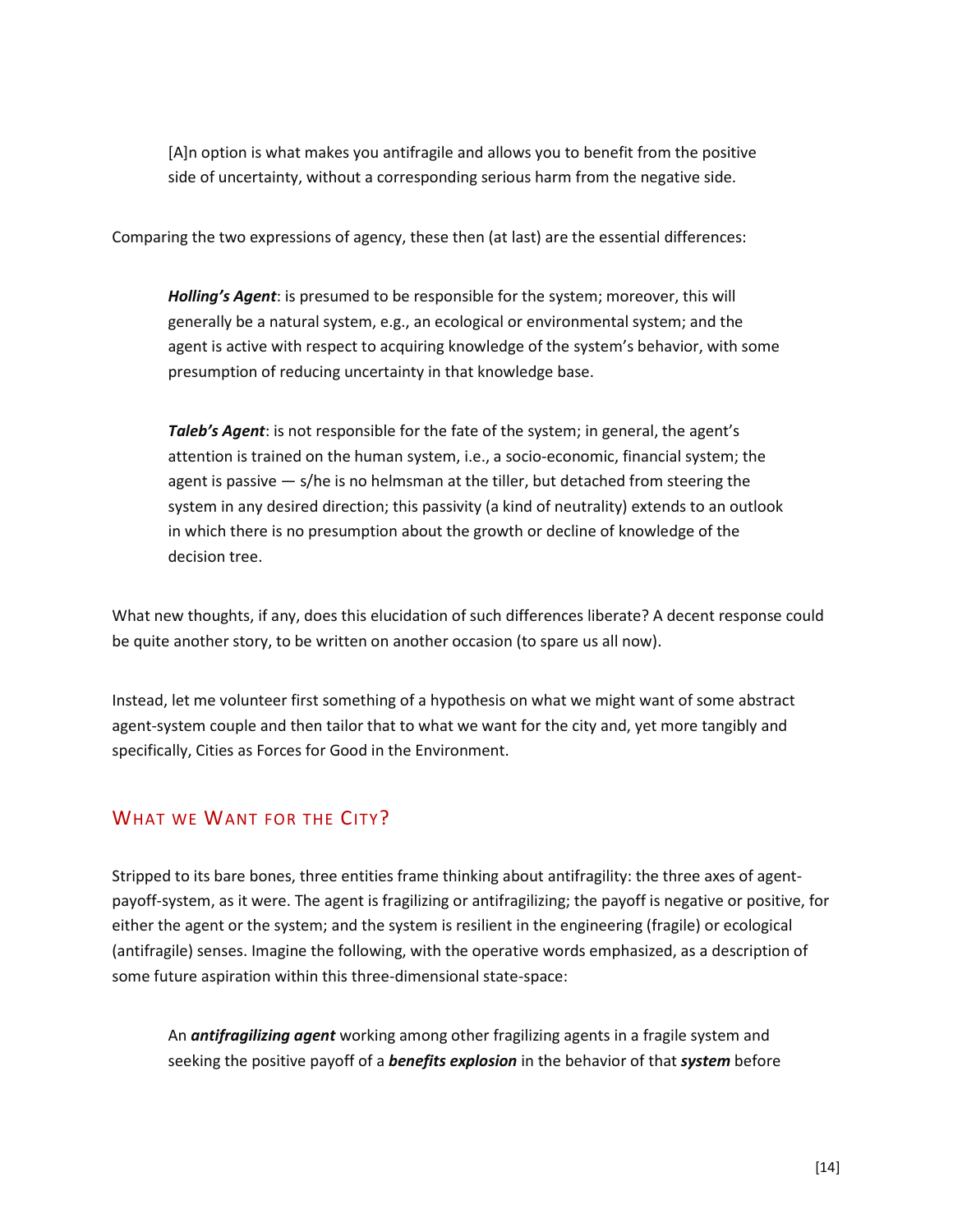it (very nearly) collapses  $-$  or, more generally  $-$  shifts from one regime of behavior to another.

What would be the key ingredients of any arrangements for nudging matters towards this target? They are, we hypothesize, of the following nature:

- (I1) The system is being pushed toward the edge of instability, or again, and perhaps better, the boundary of a regime shift.
- (I2) Redundancy in the system's (internal) functions is being increased "up to a point" (to use this phrase one penultimate time).
- (I3) There is the perspicacity to spot likewise where efficiency of function should/should not be shed.
- (I4) Decisions are directed, on the one hand, at learning and forearming in the community of agents and, on the other, at steering the system, with yet those agents absorbing (indeed benefitting from) the harmful payoffs of shocks through the rough functioning of the system during periods of stress.
- (I5) Actions are deliberately tilting the behavior of the system toward positive payoffs, i.e., increasing (to coin a phrase) the "anti-risk" of exposure to inconceivable abundance.

Something controversial is buried in these ingredients. But before unearthing it, something else of central significance to the idea of an antifragile-resilient city is just plain absent from the way in which the differences between Holling and Taleb have been expressed above. And once more, we shall be forced into thinking more carefully about the distinctions among the words we are otherwise using so easily and loosely here.

#### *Coupled Human-Built-Natural Systems*

The essential unit of many of the studies of the Cities as Forces for Good Network (CFGnet) is the citywatershed couple or the city-hinterland couple. These couples, sectioned slightly differently, are the coupled triplet of human-*built*-natural systems.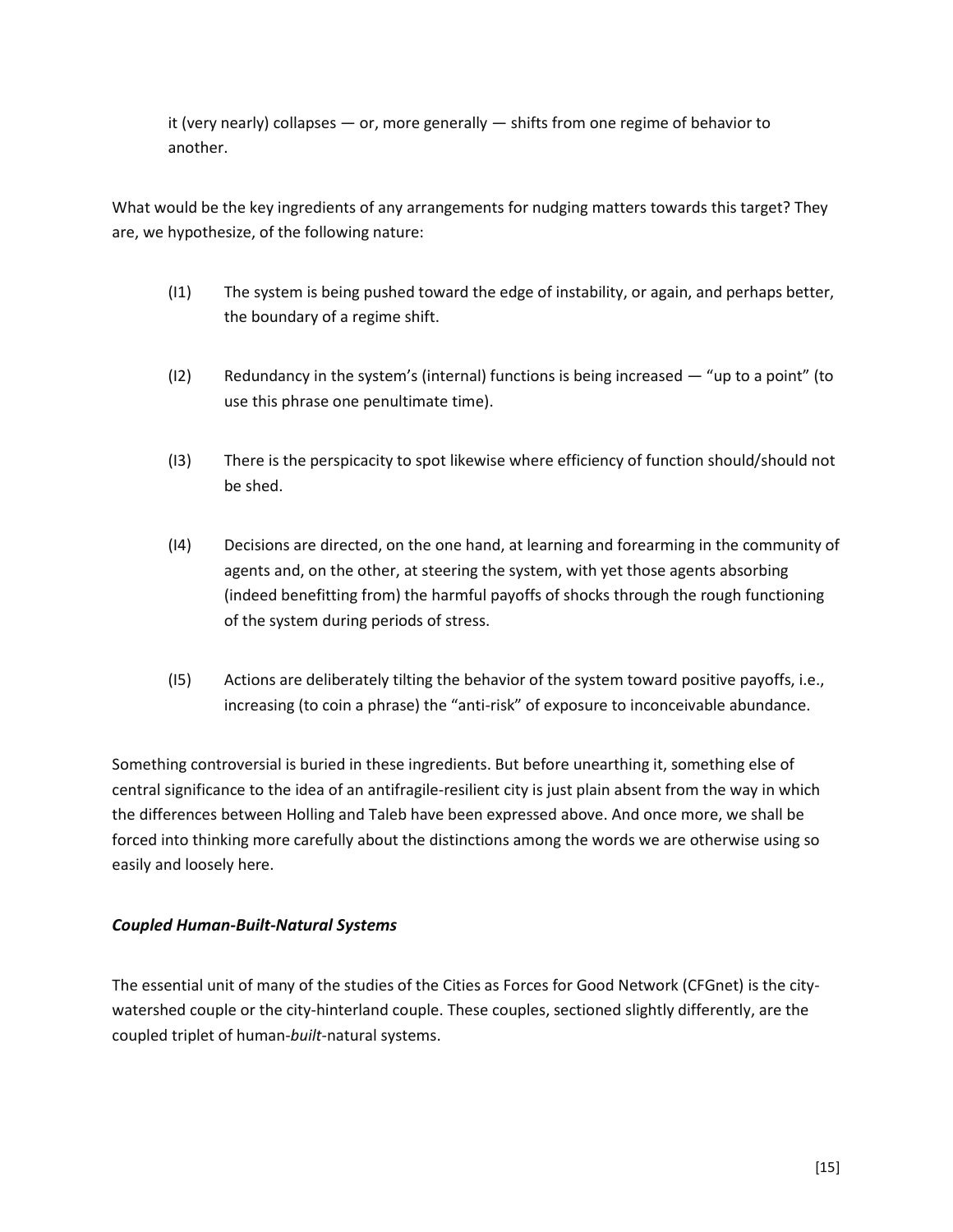In human sub-systems, agents observe human agency and other human agents. In the built sub-system they observe the engineered, inanimate, material fabric at work.<sup>4</sup> In the natural sub-system they observe the agency of other species and nature's non-engineered material fabric at work.<sup>5</sup> We have hitherto written easily of "collapse" and "destruction". But what do they mean, more precisely?

For an engineering system, and for a financial system (or business entity), *collapse* (as in flood wall) and *failure* (as in insolvency or bankruptcy), do fit their descriptive purposes. Yet this is *not* so for an economy (an economic system), which merely "recedes", for a while, even though we all refer to this as "collapse" and "bust".

Nor is this so for natural systems. Think of floods in cities and the destruction wrought by fires in wooded city suburbs. For these reveal the difference between using collapse and destruction with reference to the human and built environments and the *inability* to describe behavior of the natural environment in such words. Floods and fires are part and parcel of the enduring integrity and viability of watershed and forest ecologies, where they bear no anthropocentric, emotional, or ethical attachments.

That said, let us return to filling in what has so far been missing from this review.

Holling drew his inspiration from studying natural systems, Taleb his from studying human systems. Yet it is the built environment of urban infrastructure that is central to re-engineering a path toward realizing Cities as Forces for Good in the Environment. The built environment *is* the odd man out; it exhibits no intuitively obvious benefits explosion in its behavior. Is such even plausible, let alone possible? Yet, if we could incorporate antifragility and ecological resilience into the built environment, how much more resilient and antifragile might the whole be, if realizing these desirable properties in each were to be mutually reinforcing around the whole of the triplet?

#### *Bet on the Bloom*

l

Think of a "wrong" infrastructure: "conventional" sewerage and sewage treatment. In fixing pollution of the natural environment, which pollution arose historically from fixing the problem of a decidedly unhealthy human environment in the city, this built environment deals 24-7 with our otherwise inconvenient and discomforting metabolic residuals. When wastewater treatment did not exist, and

<sup>&</sup>lt;sup>4</sup> Still, with the unstoppable influx of "smart" technologies into the likes of "intelligent buildings", our infrastructure may be becoming more agent-like (less inanimate) by the minute.

 $^5$  Distinctions between the three sub-systems are inevitably somewhat arbitrary. Today's common talk is of "green infrastructure", as in creating sacrificial flood depressions in grassy urban parks, and of "importing nature into the city", where it will be put to work in such ways.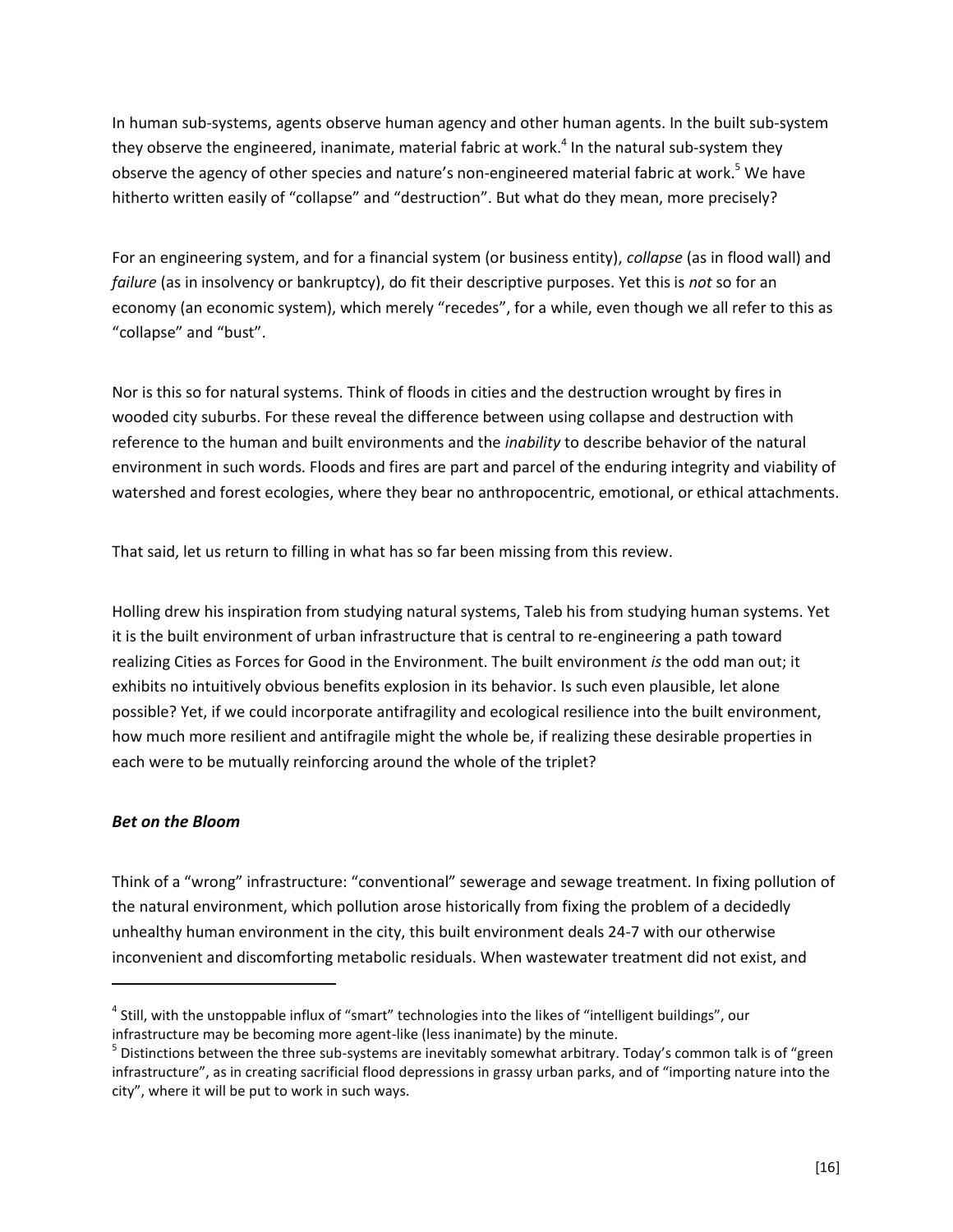where it does not exist today, the nutritious nitrogen (N) and phosphorus (P) in the food we eat emerges eventually from the city to fertilize a "wrong" abundance in the aquatic environment. We perceive these blooms of algae — an abundance of microscopic green matter at the base of the aquatic food chain as an unhealthy eco-system *dis*-service. That is why we treat as pollutants the N and the P in "waste"water. They are to be "eliminated", got rid of, even "preferably" ejected into the air as greenhouse gases (in the case of N).

A "right", and indeed "unconventional", infrastructure for tomorrow<sup>6</sup> would be re-arranged to extract occurrence of the unwanted abundance of the bloom from the natural environment and oblige it to happen instead within the built environment of the city, to utilize it there as a precursor of fuels and fertilizer — *and* to deploy the fertilizer most prudently as a generator of health-enhancing ecosystem services. Surprise, surprise, this is happening today on the west coast of the USA-Canada, to reconstruct and support declining salmon populations.

If someone were to bet on the bloom in London, s/he could profit from this "right" abundance to the tune of up to \$100M or \$200M each year. But would this be an exercising of Taleb's *option* as antifragilizing agency? For this still mystifies me somewhat. A modern-day Thales would have to pay for the right (not the obligation) to generate algae under the happy conjunction of the sporadic, cloudless, heat wave and a temporary surge in Londoners eating N- and P-rich foods.<sup>7</sup> And that sounds awkward and contrived, if not bizarre. This, however, is the end-point of my wrestling with the imbalance in my second take-home message. I must have failed to understand the essential nature of the option, yet (hopefully) in some otherwise useful manner.

#### *Nothing New Under the Sun*

 $\overline{a}$ 

Blooms of algae are notoriously unpredictable, beyond the rather bland, uninformative expectation that they will occur in most years: when sunshine is plentiful; water temperatures are high; all the right ingredients — the macro-nutrients of N and P, together with a host of other trace minerals — are accessible in sufficient amounts and in just the right proportions; their immediate predators are absent; or the predators of their predators are abundant; and so on ...

 $^6$  Though it was, in fact, "right" in part before today's "conventional" become conventional, before the past century.

 $^7$  Consider this too. Industrialized agriculture has a phrase CAFO, for Confined Animal Feeding Operations. What is the city, if not a Confined Human Feeding Operation (a CHFO)?